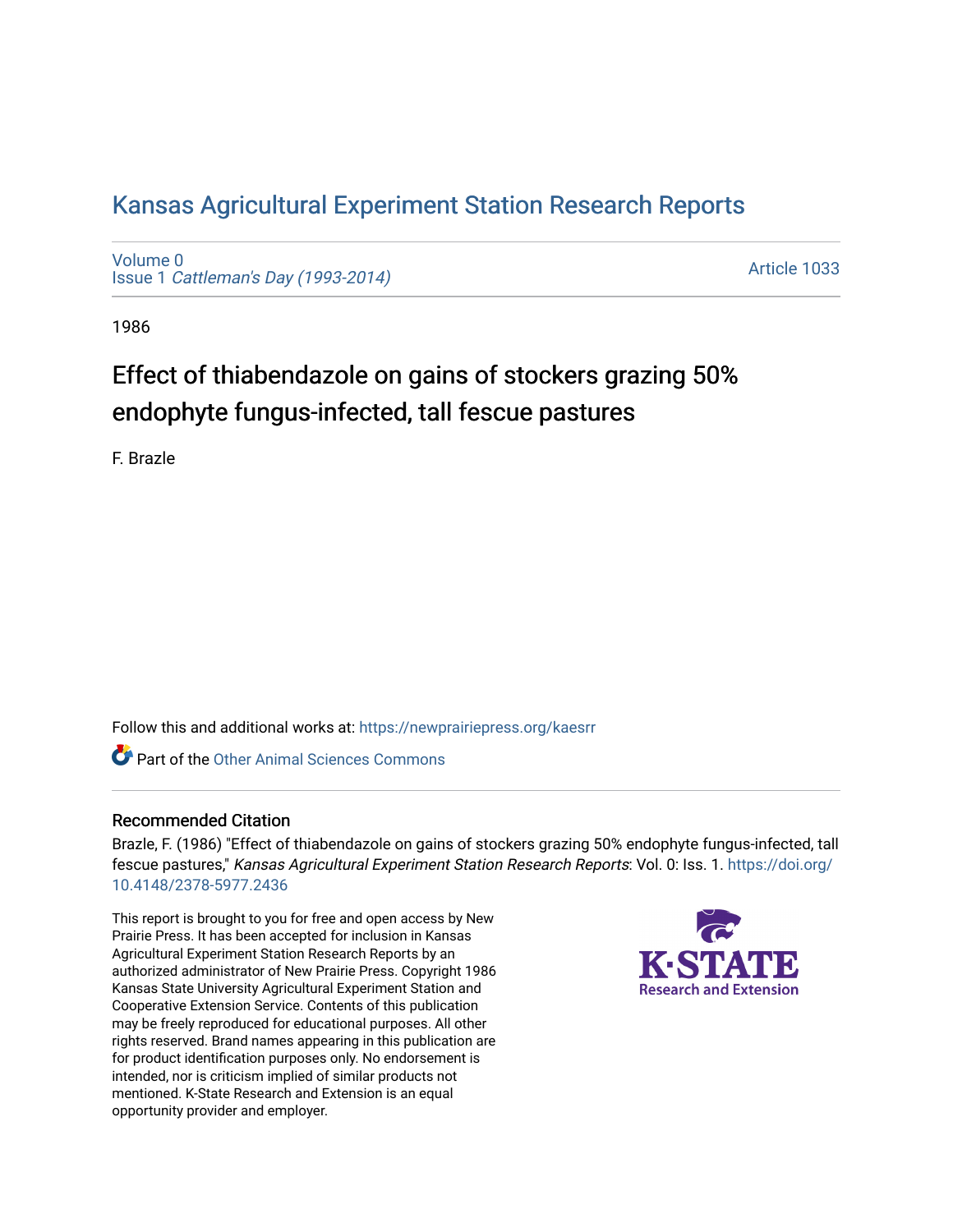## Effect of thiabendazole on gains of stockers grazing 50% endophyte fungusinfected, tall fescue pastures

### Abstract

Thiabendazole (TBZ®) wormer pellets were added to either a mineral or grain mix in two experiments with steers grazing 50% endophyte fungus-infected, tall fescue pastures. Research from other stations has suggested that TBZ® partially overcomes the toxicity of endophyte fungus. In our experiments, steers received .2 g of TBZ® per 100 lb body weight per day, but daily gain was not improved during the grazing period.

#### Keywords

Cattlemen's Day, 1986; Kansas Agricultural Experiment Station contribution; no. 86-320-S; Report of progress (Kansas State University. Agricultural Experiment Station and Cooperative Extension Service); 494; Beef; Thiabendazole; Stockers; Fescue; Endophyte

#### Creative Commons License



This work is licensed under a [Creative Commons Attribution 4.0 License](https://creativecommons.org/licenses/by/4.0/).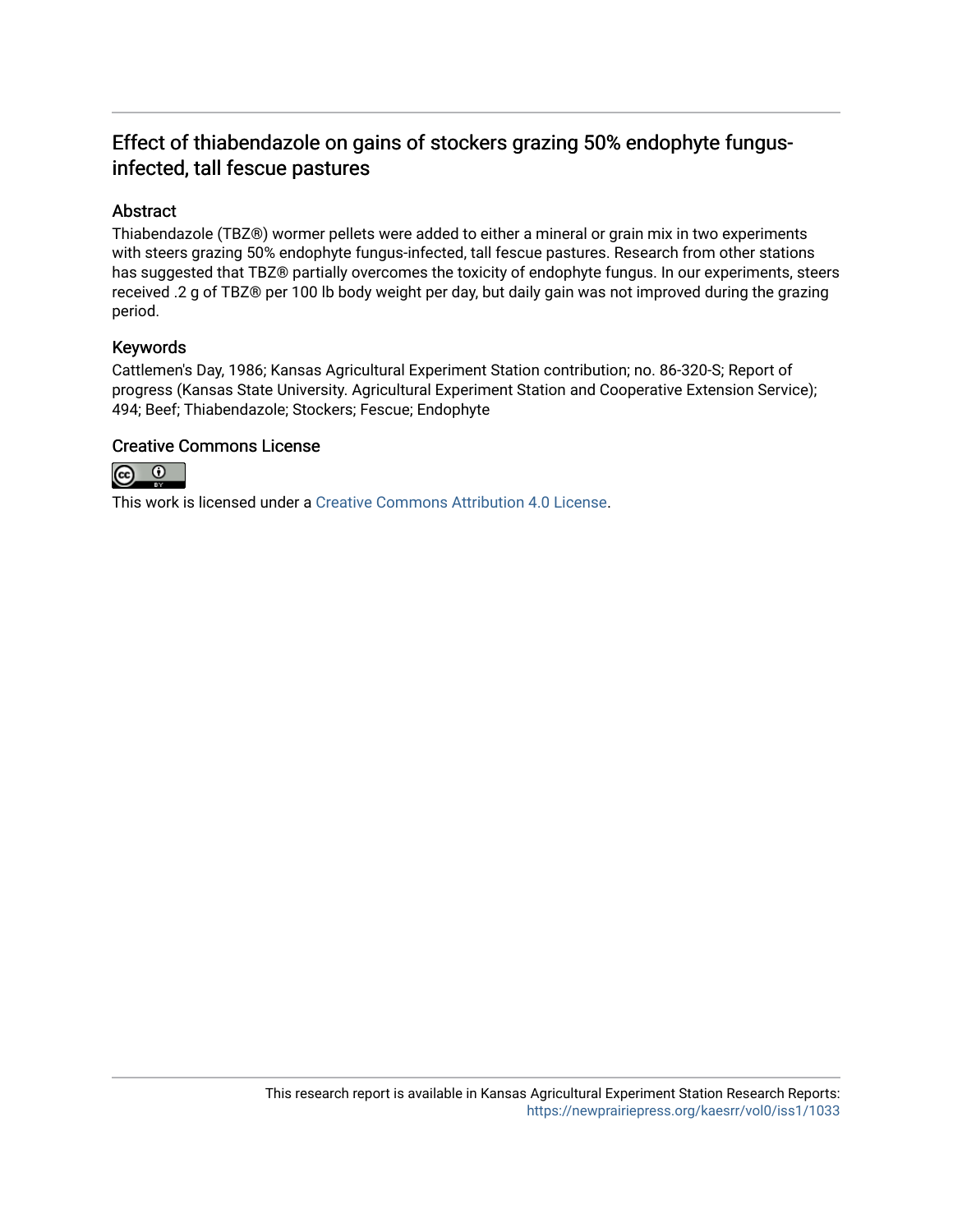Effect of Thiabendazole on Gains of Stockers Grazing 50% Endophyte Fungus-Infected, Tall Fescue Pastures $^{\mathbf{l}}$ 



Frank Brazle<sup>2</sup>

#### Summary

Thiabendazole (TBZ®) wormer pellets were added to either a mineral or grain mix in two experiments with steers grazing 50% endophyte fungus-infected, tall fescue pastures. Research from other stations has suggested that TBZ® partially overcomes the toxicity of endophyte fungus. In our experiments, steers received .2 g of TBZ® per 100 lb body weight per day, but daily gain was not improved during the grazing period.

#### Introduction

Thiabendazole (TBZ $^{\circ}$ <sup>2</sup>) has been suggested to relieve the effects of endophyte fungus in tall fescue. Unpublished research at Alabama showed a .4 lb daily gain improvement in steers grazing greater than 80% endophyte fungusinfected tall fescue pasture when supplemented with TBZ® at .7 g per 100 lb body weight per day.

When TBZ® was fed in a receiving ration at Illinois for 42 days at .35 or .7 g per 100 lb body weight daily to calves or yearlings coming off endophyte fungusinfected, tall fescue pastures, the results were inconsistent. Although differences<br>were not statistically significant, there was a trend toward lower body temperatures in calves treated with TBZ®. Also, treated calves gained .5 lb more per day than controls and showed improved feed conversion. There was no gain difference between treatments with yearling steers. The purpose of our experiments was to evaluate the effect of TBZ® at a lower dosage level on yearling steers grazing endophyte fungus-infected, tall fescue pastures.

#### **Experimental Procedures**

Two experiments were conducted using TBZ® on 50% endophyte-infected, r and experiments were consucted using 152<sup>-</sup> on 30% endophyte-infected,<br>tall fescue pastures. In experiment 1, 6.6% TBZ® pellets were added to a<br>mineral-grain-Rumensin® mixture (Table 34.1). The steers were randomly allo

 $<sup>1</sup>$ Appreciation is extended to Merck and Co., Inc., Rahway, NJ for support of these</sup> trials, to 3-G Farms and Owen O'Brien for supplying cattle and facilities, and to Glenn Newcomber and Ted Wary, County Extension Agricultural Agents, for their assistance with these trials.

 $2.4$ <sub>MSD</sub> Agriet, Division of Merck and Co., Inc.

 $3$ Elanco Products, Division of Eli Lilly Co., Indianapolis, IN.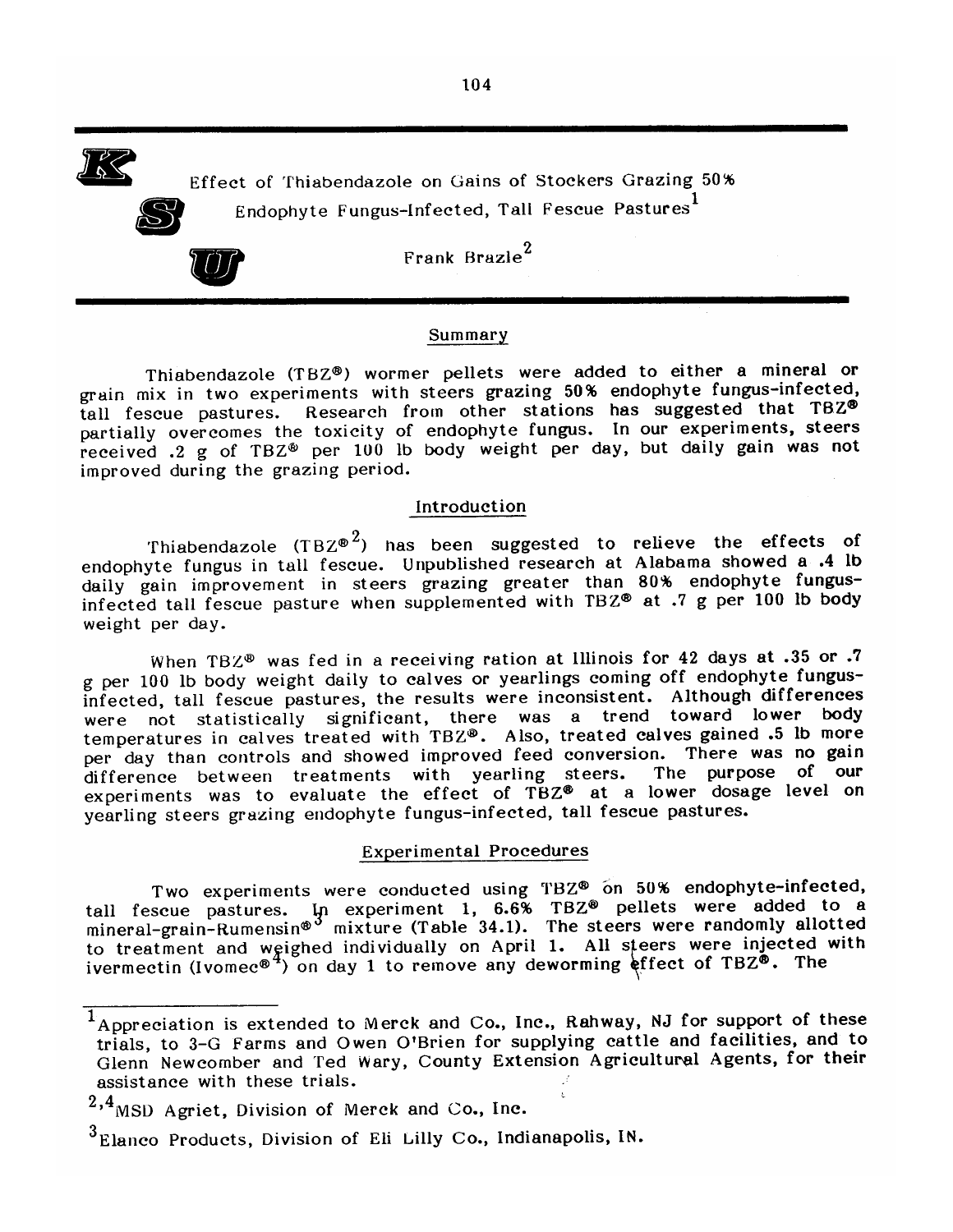steers were rotated in 30-acre pastures to remove pasture effects. The steers were weighed off trial on June 20.

In experiment 2, steers were self-fed a 14% crude protein, salt-limited supplement with either  $0$  or 15 lb of TBZ® per ton, added as  $6.6\%$  TBZ® pellets.<br>The steers were randomly allotted, weighed, and injected with Ivomec® on April 2. The steers were grazed in two, 160-acre tall fescue pastures (50% endophyte fungus-infected), and were weighed off July 13.

Table 34.1. Mineral - Grain - Rumensin® Mixtures Used in Experiment 1.

|                                   | TBZ <sup>®</sup>                                                                                        | Control                                                                                          |
|-----------------------------------|---------------------------------------------------------------------------------------------------------|--------------------------------------------------------------------------------------------------|
| 680 lb ground milo<br>700 lb salt | 500 lb $(6.6%)$ TBZ <sup>®</sup><br>100 lb dicalcium phosphate<br>20 lb Rumensin <sup>®</sup> (60 g/lb) | 1180 lb ground milo<br>700 lb salt<br>100 lb dicalcium phosphate<br>20 lb Rumensin® (60 $g/lb$ ) |

Data were treated by Analysis of Variance with Least Squares Means Procedures.

#### Results and Discussion

In experiment 1, the steers supplemented with the mineral-grain-Rumensin® mixture plus TBZ® consumed .21 lb of supplement per day compared to .19 lb for the controls. This resulted in a daily TBZ® intake of 1.6 g per head or .20 g per 100 lb of body weight. Daily Rumensin® intake was 127 mg for the TBZ® group and 112 mg for the controls. However, there was no difference (P>.05) in gain as shown in Table 34.2.

The year 1985 was cooler than most, with only two days above 80°F during the experiment, and the fescue was lush and growing rapidly. These factors may have reduced the effects of the endophyte fungus on gains. The level of endophyte fungus infection also was lower in our pastures than in those cited earlier. Our dosage rate of TBZ® was considerably lower as well. The cattle were yearling steers, which in the Illinois research also showed no response to  $TBZ^{\otimes}$ .

In experiment 2 (Table 34.3), the steers consumed 6 lb of grain per day resulting in 1.35 g of TBZ® per head or .2 g per 100 lb of body weight per day, the same as in Experiment 1. These steers grazed longer into the summer when the environmental temperature was higher. Higher temperatures, in combination with high endophyte fungus-infected fescue pastures, normally result in reduced gains.